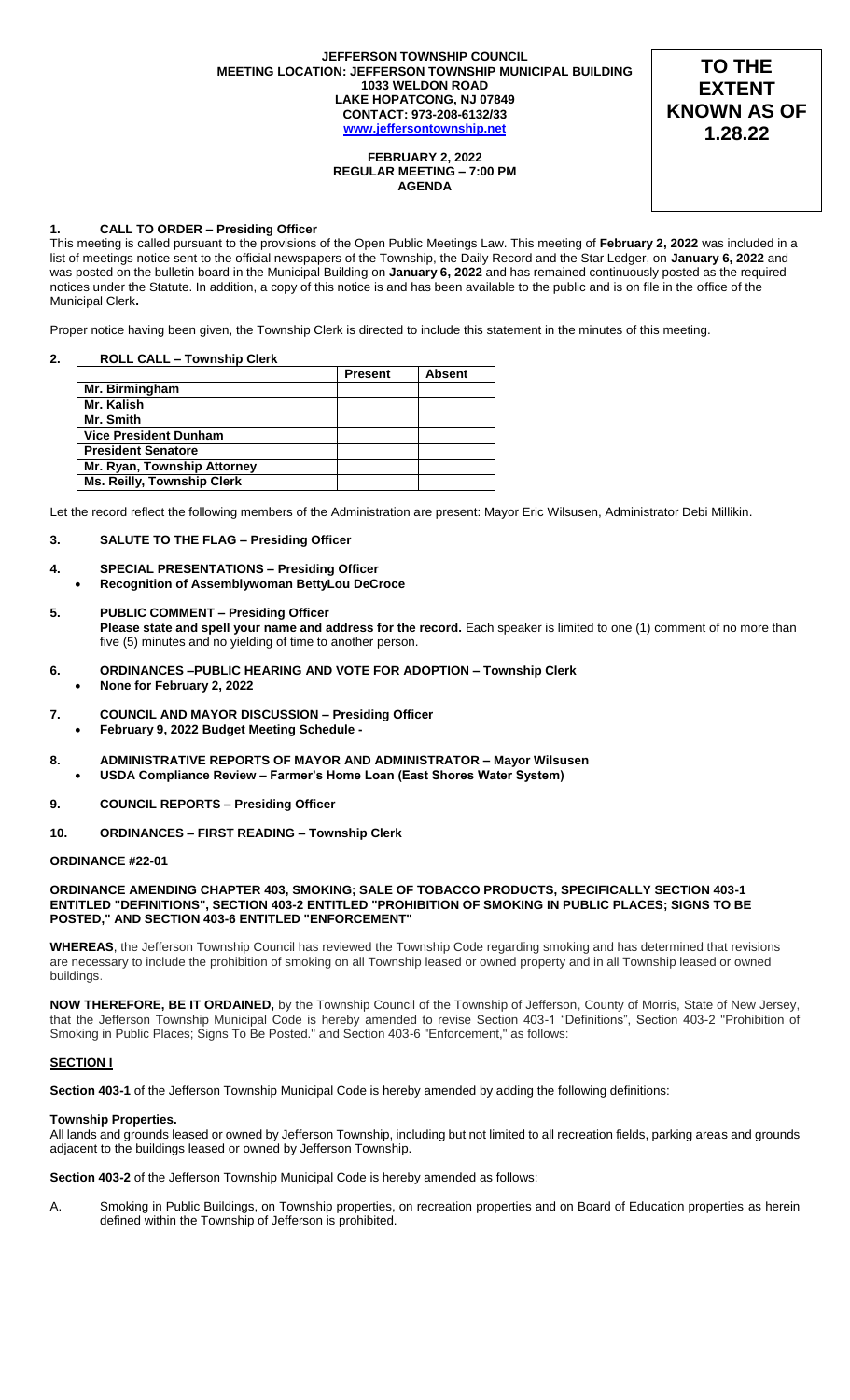- B. "No Smoking" signs or the international no smoking symbol (consisting of a pictorial representation of a burning cigarette enclosed in a red circle with a diagonal red line through its cross-section) shall be posted at each public building entrance and within said building, as well as at conspicuous locations on Township properties, on recreation properties and Board of Education properties, in a number and in a manner determined by the administrator in charge of each such building or on such Township property, Board of Education property or recreation property to be sufficient to inform the public that there is no smoking allowed within the public buildings or on any such Township, Board of Education or recreation properties. The signs may contain a warning that smoking within the building or on any such property is subject to a fine. The failure to post any such sign shall not be a defense to a violation of this chapter.
- C. This prohibition does not apply to persons on Township roads.

**Section 403-6** of the Jefferson Township Municipal Code is hereby amended as follows: The enforcement authorities of this chapter shall be the police officers of the Township of Jefferson, the Health Officer of the Township of Jefferson, and the Township Code Enforcement Officer, and their respective designees.

## **SECTION II**

All ordinances or parts of ordinances inconsistent with this Ordinance are hereby repealed to the extent of such inconsistencies.

**SECTION III** If any article, chapter, subchapter, paragraphs, phrase or sentence is, for any reason, held to be unconstitutional or invalid, said article, chapter, subchapter, paragraph, phrase or sentence shall be deemed severable.

#### **SECTION IV**

This Ordinance shall take effect immediately upon final publication as provided by law.

Following introduction, the above Ordinance will be published in accordance with the law and a Public hearing will be held on **February 16, 2022.**

#### **INTRODUCED: ADOPTED:**

| <b>Council Member</b>        | By | 2 <sub>nd</sub> | Yes | No | <b>Abstain</b> | <b>Absent</b> | $\parallel$ By | 2nd | Yes | No | <b>Abstain</b> | <b>Absent</b> |
|------------------------------|----|-----------------|-----|----|----------------|---------------|----------------|-----|-----|----|----------------|---------------|
| Mr. Birmingham               |    |                 |     |    |                |               |                |     |     |    |                |               |
| Mr. Kalish                   |    |                 |     |    |                |               |                |     |     |    |                |               |
| Mr. Smith                    |    |                 |     |    |                |               |                |     |     |    |                |               |
| <b>Vice President Dunham</b> |    |                 |     |    |                |               |                |     |     |    |                |               |
| <b>President Senatore</b>    |    |                 |     |    |                |               |                |     |     |    |                |               |

#### **11. MINUTES – Township Clerk**

**January 19, 2022 - Regular**

| <b>Council Member</b>        | В١ | 2 <sub>nd</sub> | Yes | No | <b>Abstain</b> | <b>Absent</b> |
|------------------------------|----|-----------------|-----|----|----------------|---------------|
| Mr. Birmingham               |    |                 |     |    |                |               |
| Mr. Kalish                   |    |                 |     |    |                |               |
| Mr. Smith                    |    |                 |     |    |                |               |
| <b>Vice President Dunham</b> |    |                 |     |    |                |               |
| <b>President Senatore</b>    |    |                 |     |    |                |               |

#### **12. CONSENT AGENDA\* – Township Clerk**

**\*Matters listed on the Consent Agenda Resolution are considered routine and will be enacted by one motion of the Council and one roll call vote. There will be no separate discussion of these items unless a Council member requests an item be removed for consideration.**

#### **\*PERMITS/LICENSES**

**Animal Care Facility License #21-07**

- **Save the Satos**
	- **February 3, 2022 Through June 30, 2022**

#### **\*APPOINTMENTS**

**None for February 2, 2022**

#### **\*CONSENT AGENDA RESOLUTIONS:**

- 22-48 Resolution Authorizing the Payment of Bills<br>22-49 Resolution Authorizing Assignment of a Tax
- Resolution Authorizing Assignment of a Tax Sale Certificate Certificate of Sale #21-00011, Block 278, Lot 1
- 22-50 Resolution Authorizing a Temporary Budget Amendment
- 22-51 Resolution Approving Title VI Dial A Ride Program Non-Discrimination Policy
- 22-52 Resolution Authorizing the Refund of Planning Department Escrow Fees and the Closure of Certain Escrow Accounts 22-53 Resolution Authorizing Contracts With Certain Approved Morris County Cooperative Pricing Council Contract Vendors for
- Contracting Units Griffith-Allied Trucking, LLC (d/b/a/ Allied Oil) Diesel Fuel 22-54 Resolution Authorizing Contracts With Certain Approved Morris County Cooperative Pricing Council Contract Vendors for
- Contracting Units Griffith-Allied Trucking, LLC (d/b/a/ Allied Oil) Gasoline 22-55 Resolution Authorizing Contracts With Certain Approved NJ State & Morris County Cooperative Pricing Council Contract Vendor for Contracting Units – Atlantic Communications
- 22-56 Resolution Authorizing Contracts With Certain Approved Morris County Cooperative Pricing Council Contract Vendors for Contracting Units – Atlantic Salt, Inc.
- 22-57 Resolution Authorizing Contracts With Certain Approved NJ State & Morris County Cooperative Pricing Council Contract Vendor for Contracting Units – Firefighter One, LLC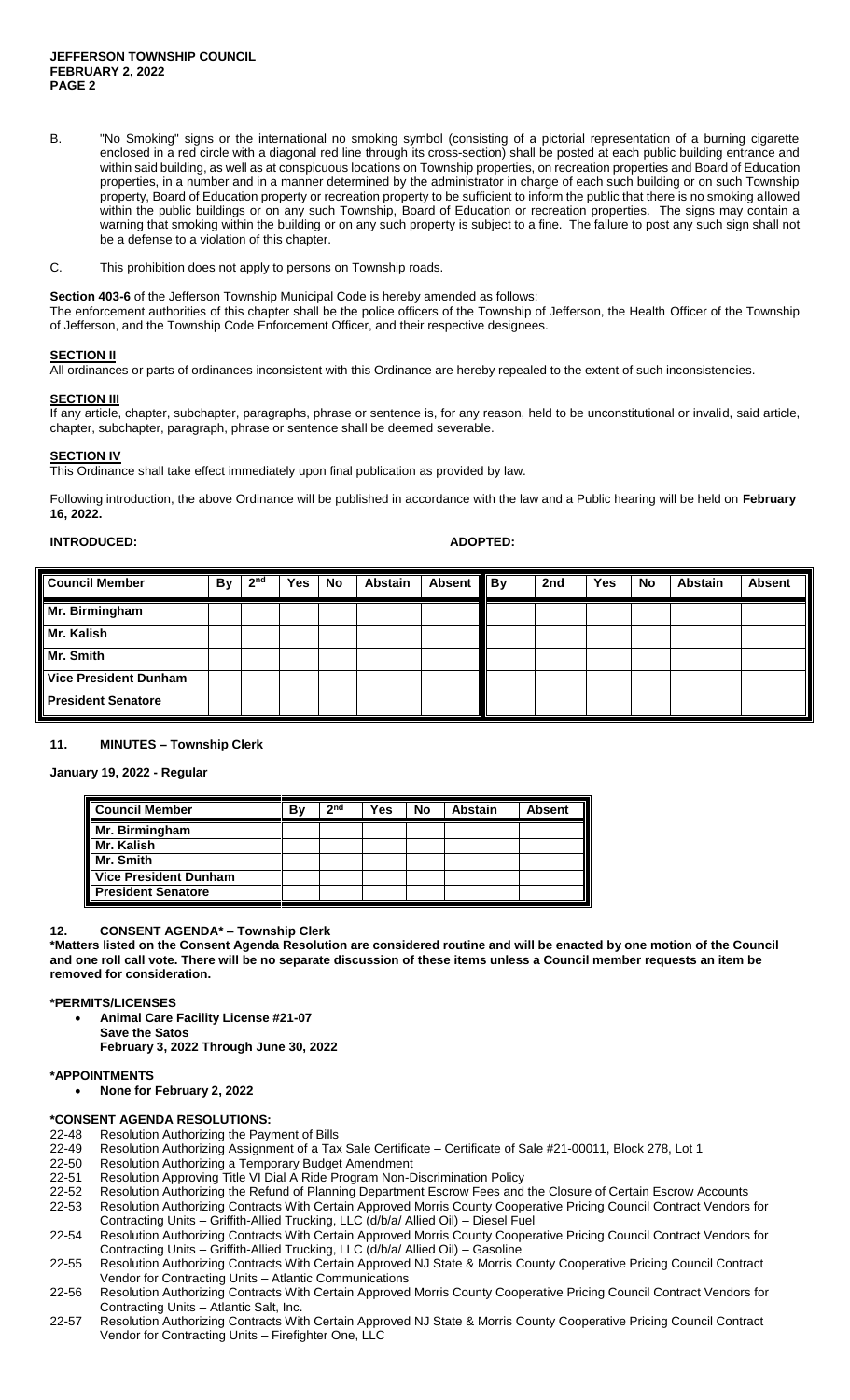- 22-58 Resolution Authorizing Contracts With Certain Approved State Contract Vendors For Contracting Units Pursuant To N.J.S.A. 40A:11-12a Chas S. Winner, Inc. (d/b/a/ Winner Ford)
- 22-59 Resolution Authorizing a Professional Services Agreement for Engineering to Mott MacDonald For the Wastewater Study Associated with the Highland Grant Project
- 22-60 Resolution Authorizing J. Caldwell & Associates LLC to Complete the Township's 3<sup>rd</sup> Round Affordable Housing Element and Fair Share Plan

| <b>Council Member</b>        | B٧ | 2 <sub>nd</sub> | Yes | No | <b>Abstain</b> | Absent |
|------------------------------|----|-----------------|-----|----|----------------|--------|
| Mr. Birmingham               |    |                 |     |    |                |        |
| Mr. Kalish                   |    |                 |     |    |                |        |
| Mr. Smith                    |    |                 |     |    |                |        |
| <b>Vice President Dunham</b> |    |                 |     |    |                |        |
| <b>President Senatore</b>    |    |                 |     |    |                |        |

#### **13. PUBLIC COMMENT – Presiding Officer**

**Please state and spell your name and address for the record.** Each speaker is limited to one (1) comment of no more than five (5) minutes and no yielding of time to another person.

#### **14. EXECUTIVE SESSION – Township Clerk**

 $\boxtimes$ 

#### **RESOLUTION #22-61 - "RESOLUTION PROVIDING FOR A MEETING NOT OPEN TO THE PUBLIC IN ACCORDANCE WITH THE PROVISIONS OF THE NEW JERSEY OPEN PUBLIC MEETINGS ACT, N.J.S.A. 10:4-12"**

**WHEREAS,** the Township Council of the Township of Jefferson is subject to certain requirements of the Open Public Meetings Act, N.J.S.A. 10:4-6, et seq.; and

**WHEREAS,** the Open Public Meetings Act, N.J.S.A. 10:4-12, provides that an Executive Session, not open to the public, may be held for certain specified purposes when authorized by Resolution; and

**WHEREAS,** it is necessary for the Township Council of the Township of Jefferson to discuss in a session not open to the public certain matters relating to the item or items authorized by N.J.S.A. 10:4-12b and designated below:

(1) Matters Required by Law to be Confidential: Any matter which, by express provision of Federal law or State statute or rule of court shall be rendered confidential or excluded from the provisions of the Open Public Meetings Act.

(2) Matters Where the Release of Information Would Impair the Right to Receive Funds: Any matter in which the release of information would impair a right to receive funds from the Government of the United States.

(3) Matters Involving Individual Privacy: Any material the disclosure of which constitutes an unwarranted invasion of individual privacy such as any records, data, reports, recommendations, or other personal material of any educational, training, social service, medical, health, custodial, child protection, rehabilitation, legal defense, welfare, housing, relocation, insurance and similar program or institution operated by a public body pertaining to any specific individual admitted to or served by such institution or program, including but not limited to information relative to the individual's personal and family circumstances, and any material pertaining to admission, discharge, treatment, progress or condition of any individual, unless the individual concerned (or, in the case of a minor or incompetent, his guardian) shall request in writing that the same be disclosed publicly.

(4) Matters Relating to Collective Bargaining Agreements: Any collective bargaining agreement, or the terms and conditions which are proposed for inclusion in any collective bargaining agreement, including the negotiation of the terms and conditions thereof with employees or representatives of employees of the public body.

(5) Matters Relating to the Purchase, Lease or Acquisition of Real Property or the Investment of Public Funds: Any matter involving the purchase, lease or acquisition of real property with public funds, the setting of banking rates or investment of public funds, where it could adversely affect the public interest if discussion of such matters were disclosed.

(6) Matters Relating to Public Safety and Property: Any tactics and techniques utilized in protecting the safety and property of the public provided that their disclosure could impair such protection. Any investigations of violations of possible violations of the law.

(7) Matters Relating to Litigation, Negotiations and the Attorney-Client Privilege: Any pending or anticipated litigation or contract negotiation in which the public body is, or may become a party. Any matters falling within the attorney-client privilege, to the extent that confidentiality is required in order for the attorney to exercise his ethical duties as a lawyer.

#### **Contract Negotiations – Urban Renewal Entity PILOT (Heller's Lane)**

(8) Matters Relating to the Employment Relationship: Any matter involving the employment, appointment, termination of employment, terms and conditions of employment, evaluation of the performance of promotion or disciplining of any specific prospective public officer or employee or current public officer or employee employed or appointed by the public body, unless all the individual employees or appointees whose right could be adversely affected request in writing that such matter or matters be discussed at a public meeting.

(9) Matters Relating to the Potential Imposition of a Penalty: Any deliberations of a public body occurring after a public hearing that may result in the imposition of a specific civil penalty upon the responding party or the suspension or loss of a license or permit belonging to the responding party bears responsibility.

**NOW, THEREFORE, BE IT RESOLVED** by the Township Council of the Township of Jefferson, in the County of Morris and State of New Jersey, assembled in public session on **February 2, 2022** at **7:00 P.M**. in the Township Municipal Building, 1033 Weldon Road, Lake Hopatcong, New Jersey, that the Township Council shall meet in Executive Session, from which the public shall be excluded, for the discussion of matters relating to the specific items designated above.

**BE IT FURTHER RESOLVED** that it is anticipated that the deliberations conducted in closed session may be disclosed to the public upon the determination of the Township Council that the public interest will no longer be served by such confidentiality.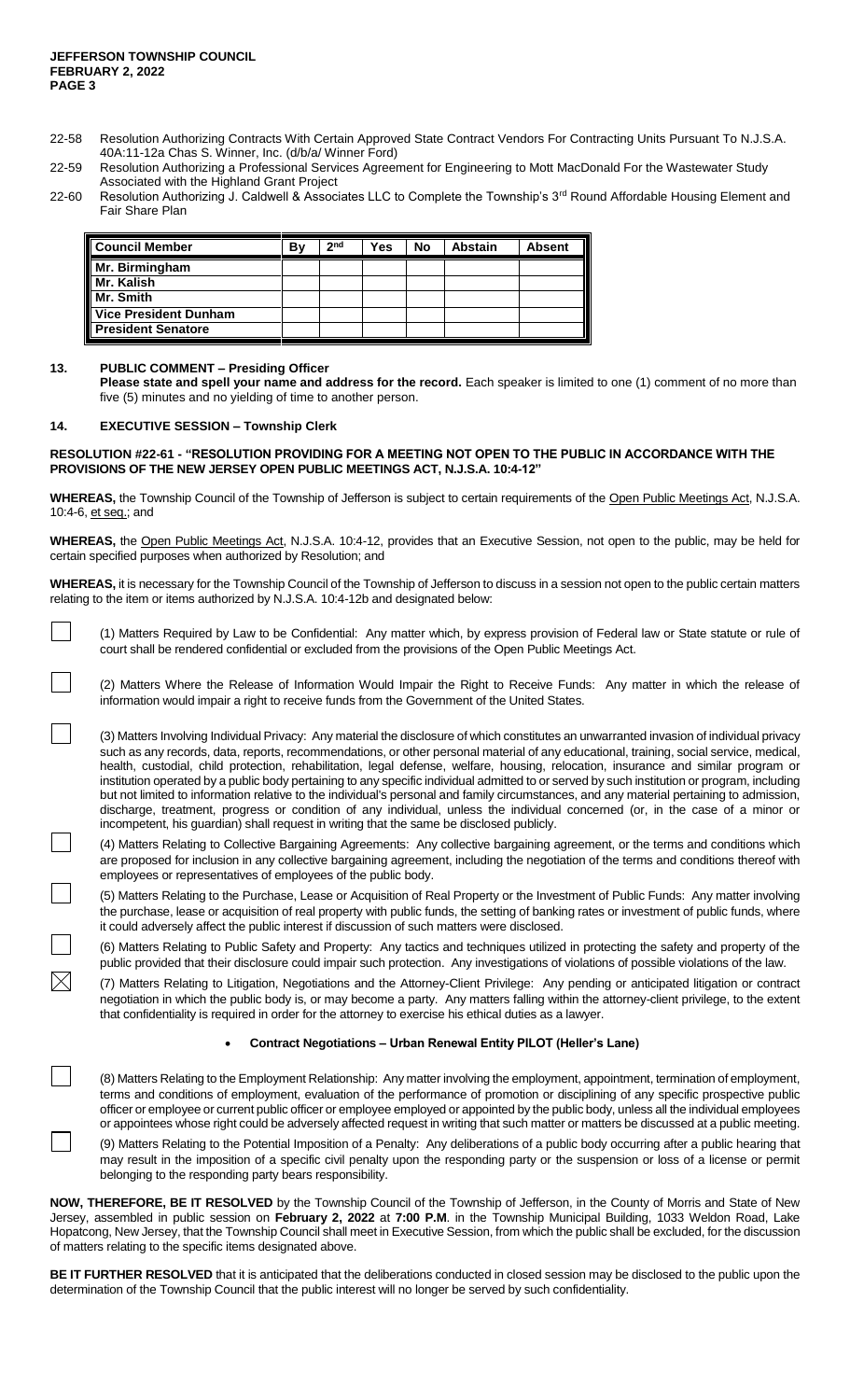| <b>Council Member</b>                     | B٧ | 2 <sub>nd</sub> | Yes | No | <b>Abstain</b> | <b>Absent</b> |
|-------------------------------------------|----|-----------------|-----|----|----------------|---------------|
| Mr. Birmingham<br>Mr. Kalish<br>Mr. Smith |    |                 |     |    |                |               |
|                                           |    |                 |     |    |                |               |
|                                           |    |                 |     |    |                |               |
| <b>Vice President Dunham</b>              |    |                 |     |    |                |               |
| <b>President Senatore</b>                 |    |                 |     |    |                |               |

#### **15. NEW BUSINESS – Township Clerk**

#### **RESOLUTION #22-62 -"RESOLUTION AUTHORIZING A PROFESSIONAL SERVICES AGREEMENT FOR REDEVELOPMENT COUNSEL – MCMANIMON, SCOTLAND & BAUMANN, LLC – FOR PERIOD DECEMBER 31, 2022"**

**WHEREAS,** the Township of Jefferson has a need for professional **Redevelopment Counsel**; and

**WHEREAS,** the Township of Jefferson, has decided to award the contract for this service as a non-fair and open contract pursuant to the provisions of N.J.S.A. 19:44A-20.5; and

**WHEREAS,** the Township of Jefferson received a proposal from **McManimon, Scotland & Baumann, LLC**, dated December 16, 2021 providing qualifications to provide **Redevelopment Counsel Services**; and

**WHEREAS**, **McManimon, Scotland & Baumann, LLC,** has completed and submitted a Business Entity Disclosure Certification which certifies that they have not made any reportable contributions to a political or candidate, committee or employee for those positions listed on the Business Entity Disclosure Certification Form in the previous one year, and that the contract will prohibit **McManimon, Scotland & Baumann, LLC,** from making any reportable contributions through the term of the contract; and

**WHEREAS**, the Chief Financial Officer (CFO) of the Township has determined and certified in writing that the value of the acquisition by the firm **McManimon, Scotland & Baumann, LLC**; and

**WHEREAS**, pursuant to N.J.A.C. 5:30-5.5 (b) a certificate showing availability of funds has been provided to the Township by the Chief Financial Officer of the Township, certifying that funds for said contract are available and are designated to a line item appropriations designated below and **totaling not to exceed \$50,000.00**.

#### **T-24-56-860-000-801**

**NOW, THEREFORE, BE IT RESOLVED,** by the Township Council of the Township of Jefferson, in the County of Morris, State of New Jersey that this professional contract is hereby authorized and approved by the Township Council. **BE IT ALSO RESOLVED:** 

**Section 1.** The Mayor and Township Clerk are hereby authorized and directed to execute and agreement **with McManimon, Scotland & Baumann, LLC, 75 Livingston Avenue, Second Floor, Roseland, New Jersey 07068** for **Redevelopment Counsel** services for the Township of Jefferson for an amount **not to exceed \$50,000.00**.

**Section 2.** This contract is awarded as a "Professional Service" in accordance with N.J.S.A. 40A: 11-5 (1)(a) of the Local Public Contracts Law because the contract is for a service performed by a person(s) authorized by law to practice a recognized profession that is regulated by law.

**Section 3.** The term of the agreement shall be for one year, from **January 1, 2022 through December 31, 2022**.

**Section 4.** A notice of this action shall be printed once in the legal newspaper of the Township of Jefferson.

**Section 5.** The resolution authorizing the award of the contract for "Professional Services" and the contract itself must be available for public inspection per the requirement of the Local Public Contract Law (N.J.S.A. 40A:11-1 et seq).

**Section 6**. The Business Entity Disclosure Certification and the Determination of Value be placed on file with the resolution.

| Council Member                                                 | B٧ | 2 <sub>nd</sub> | Yes | No | <b>Abstain</b> | <b>Absent</b> |
|----------------------------------------------------------------|----|-----------------|-----|----|----------------|---------------|
| <b>Mr. Birmingham</b><br><b>Mr. Kalish</b><br><b>Mr. Smith</b> |    |                 |     |    |                |               |
|                                                                |    |                 |     |    |                |               |
|                                                                |    |                 |     |    |                |               |
|                                                                |    |                 |     |    |                |               |
| Vice President Dunham<br>President Senatore                    |    |                 |     |    |                |               |

### **16. ADJOURNMENT AT \_\_\_\_\_\_\_\_\_\_\_PM - Presiding Officer**

**Michele Reilly, RMC, CMR Township Clerk 973-208-6133 [mreilly@jeffersontownship.net](mailto:mreilly@jeffersontownship.net)**

**FUTURE MEETINGS** will **begin at 7:00 p.m.** on each of the dates set forth below, at the **Jefferson Township Municipal Building, 1033 Weldon Road, Lake Hopatcong, New Jersey**, unless otherwise noticed below or as amended during the year by a vote of the Township Council.

#### **REGULAR MEETING SCHEDULE**

Wednesday, February 9 - Budget Meeting (4 pm) Wednesday, February 16 Wednesday, March 2 Wednesday, March 16 Wednesday, April 6 Wednesday, April 20 Wednesday, June 15 Wednesday, June 29<br>
Wednesday, July 13 Wednesday, August 1 Wednesday, September 7 Tuesday, September 20

Wednesday, May 18 Wednesday, August 10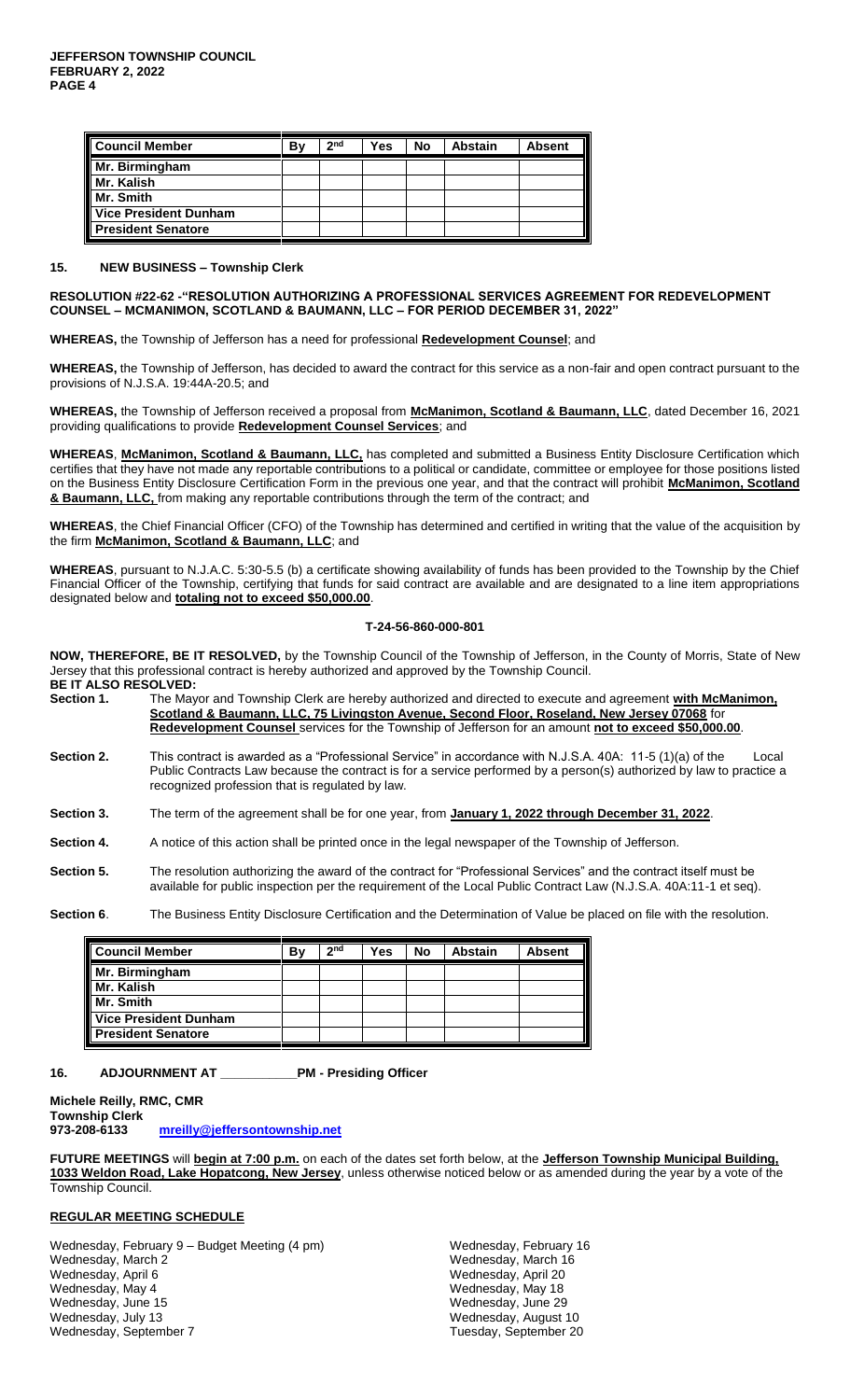Wednesday, October 5 Wednesday, October 19 Wednesday, November 2 Wednesday, November 30<br>
Wednesday, December 14 Wednesday, January 4, 20

Wednesday, January 4, 2023 - Reorganization

## **CONSENT AGENDA RESOLUTION #22-48**

**\_\_\_\_\_\_\_\_\_\_\_\_\_\_\_\_\_\_\_\_\_\_\_\_\_\_\_\_\_\_\_\_\_\_\_\_\_\_\_\_\_\_\_\_\_\_\_\_\_\_\_\_\_\_\_\_\_\_\_\_\_\_\_\_\_\_\_\_\_\_\_\_\_\_\_\_\_\_\_\_\_\_\_\_\_\_\_\_\_\_\_\_\_\_\_\_\_\_\_\_\_\_\_\_\_**

#### **"RESOLUTION AUTHORIZING THE PAYMENT OF BILLS"**

**WHEREAS**, the Business Administrator has reviewed and approved purchase orders requested by the Township Department Heads; and

**WHEREAS,** the Finance Office has certified that funds are available in the proper account; and

**WHEREAS**, the Finance Office has approved payment, upon certification from the Township Department Heads that the goods and/or services have been rendered to the Township; and

**WHEREAS**, purchases under State Contract or under Morris County Cooperative Purchasing Agreement were made where applicable.

**NOW, THEREFORE, BE IT RESOLVED** by the Township Council of the Township of Jefferson, County of Morris, State of New Jersey, that the current bills, dated **February 2, 2022** and on file and available for public inspection in the Office of the Treasurer and approved by him/her for payment, be paid. \_\_\_\_\_\_\_\_\_\_\_\_\_\_\_\_\_\_\_\_\_\_\_\_\_\_\_\_\_\_\_\_\_\_\_\_\_\_\_\_\_\_\_\_\_\_\_\_\_\_\_\_\_\_\_\_\_\_\_\_\_\_\_\_\_\_\_\_\_\_\_\_\_\_\_\_\_\_\_\_\_\_\_\_\_\_\_\_\_\_\_\_\_\_\_\_\_\_\_\_\_\_\_\_\_\_

#### **CONSENT AGENDA RESOLUTION #22-49**

#### **"RESOLUTION AUTHORIZING ASSIGNMENT OF A TAX SALE CERTIFICATE – CERTIFICATE OF SALE #21-00011, BLOCK 278, LOT 1"**

**WHEREAS**, N.J.S.A. 54:5-113 authorizes assignment by a municipality of tax sale certificates for the full amount of the certificate, including all subsequent municipal taxes and other municipal charges; and

**WHEREAS**, Kiarra Baldassari has presented an offer to purchase, by assignment, **Certificate of Sale #21-00011** which was issued to the Municipality of Jefferson Township at a tax sale held October 28, 2021, on **Block 278 Lot 1,** known as 22 W. Shawnee Trl, Wharton, NJ, in the amount of **\$905.09,** being the full amount of the certificate, including all subsequent municipal taxes and other municipal charges.

**NOW THEREFORE, BE IT RESOLVED,** that the Township Council of the Township of Jefferson, County of Morris, State of New Jersey hereby authorizes the Mayor and Municipal Clerk to execute the necessary assignment document to effect assignment of the above referenced Certificate of Sale.

**BE IT FURTHER RESOLVED** that a copy of this resolution is and shall be forwarded to the Tax Collector.

#### **CONSENT AGENDA RESOLUTION #22-50**

\_\_\_\_\_\_\_\_\_\_\_\_\_\_\_\_\_\_\_\_\_\_\_\_\_\_\_\_\_\_\_\_\_\_\_\_\_\_\_\_\_\_\_\_\_\_\_\_\_\_\_\_\_\_\_\_\_\_\_\_\_\_\_\_\_\_\_\_\_\_\_\_\_\_\_\_\_\_\_\_\_\_\_\_\_\_\_\_\_\_\_\_\_\_\_\_\_\_\_\_\_\_\_\_\_\_\_

#### **"RESOLUTION AUTHORIZING A TEMPORARY BUDGET AMENDMENT"**

**WHEREAS,** N.J.S.A. 40A:4-19, Local Budget Law, provides that temporary appropriations may be made prior to the adoption of the **2022**  Budget for the purposes and amounts required in the manner therein provided; and

**WHEREAS,** the Township Council approved temporary budget appropriations (Resolution #22-37) on January 5, 2022; and

**WHEREAS,** the Chief Financial Officer (CFO) recommends the approval of additional appropriations for various accounts.

**NOW, THEREFORE, BE IT RESOLVED** by the Township Council of the Township of Jefferson, Morris County, that the following temporary appropriations be made and a copy of this shall be transmitted to the Chief Financial Officer for his/her records:

|                     |                                               |              | <b>2022 Temp</b> |
|---------------------|-----------------------------------------------|--------------|------------------|
| Account Id          | <b>Description</b>                            | 2021 Budget  | <b>Budget</b>    |
| 1-01-20-110-110-000 | <b>ADMINISTRATION</b>                         |              |                  |
| 1-01-20-110-110-200 | <b>ADMINISTRATION OTHER EXPENSE</b>           | 84,650       | 22,220.63        |
| 1-01-20-175-175-000 | <b>HISTORICAL SOCIETY</b>                     |              |                  |
| 1-01-20-175-175-200 | <b>HISTORICAL SOC. Other Expense</b>          | 8,670.00     | 4,551.75         |
| 1-01-25-240-240-000 | <b>POLICE</b>                                 |              |                  |
| 1-01-25-240-240-200 | POLICE Other Expense                          | 356,958.00   | 187,402.95       |
| 1-01-26-260-292-000 | <b>ROADS - SNOW REMOVAL</b>                   |              |                  |
| 1-01-26-260-292-100 | SNOW REMOVAL - SNOW O/T S & W                 | 190,000.00   | 99,750.00        |
| 1-01-26-260-292-200 | <b>SNOW REMOVAL Other Expense</b>             | 400,000.00   | 210,000.00       |
| 1-01-26-310-310-000 | <b>BUILDINGS &amp; GROUNDS</b>                |              |                  |
| 1-01-26-310-310-200 | <b>BLDGS.&amp; GROUNDS Other Expense</b>      | 83,700.00    | 21,971.25        |
| G-01-41-725-000-003 | <b>HIGHLANDS WATER USE CONSERVATION GRANT</b> |              | 48,000.00        |
|                     | <b>Totals</b>                                 | 1,123,978.00 | 593,896.58       |

\_\_\_\_\_\_\_\_\_\_\_\_\_\_\_\_\_\_\_\_\_\_\_\_\_\_\_\_\_\_\_\_\_\_\_\_\_\_\_\_\_\_\_\_\_\_\_\_\_\_\_\_\_\_\_\_\_\_\_\_\_\_\_\_\_\_\_\_\_\_\_\_\_\_\_\_\_\_\_\_\_\_\_\_\_\_\_\_\_\_\_\_\_\_\_\_\_\_\_\_\_\_\_\_\_\_\_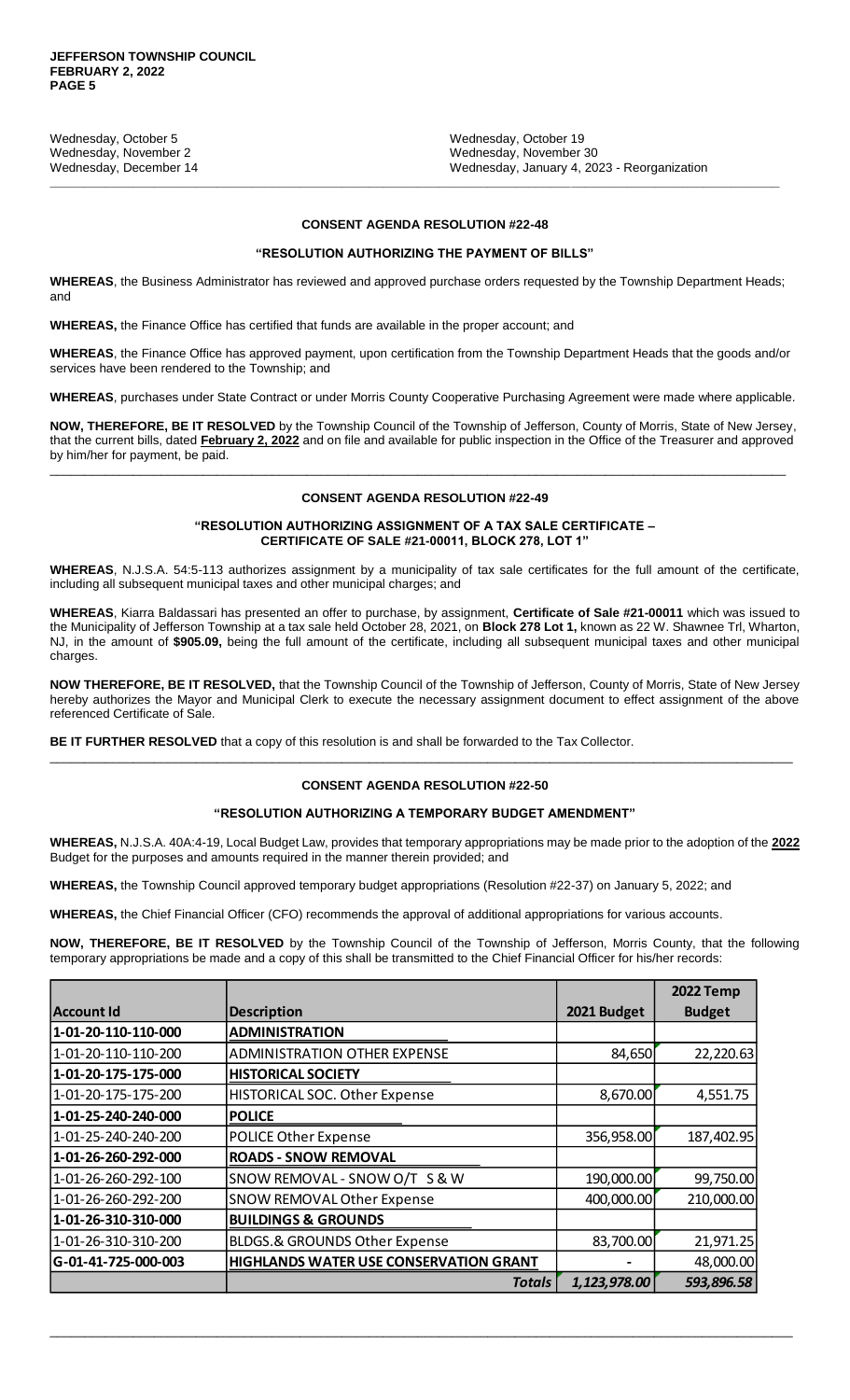#### **CONSENT AGENDA RESOLUTION #22-51**

#### **"RESOLUTION APPROVING TITLE VI DIAL A RIDE PROGRAM NON-DISCRIMINATION POLICY"**

**WHEREAS,** Jefferson Township is desirous of adopting and implementing a Title VI Dial A Ride Program Non-Discrimination Policy; and

**WHEREAS**, Jefferson Township will include and implement a Non-Discrimination Policy in conjunction with the Title VI Dial A Ride Program, in accordance with Title VI of the Civil Rights Act of 1964, as amended; and

**WHEREAS**, this Title VI Dial A Ride Program Non-Discrimination Policy shall serve as a guide to the Jefferson Township Recreation Department; and

**WHEREAS**, the goal of Jefferson Township is to provide the Non-Discrimination Policy to assist any person who believes he or she has been discriminated against on the basis of race, color, or national origin by the Township of Jefferson.

**NOW THEREFORE, BE IT RESOLVED** by the Township Council of the Township of Jefferson, in the County of Morris, State of New Jersey, that this Council hereby approves the Title VI Dial A Ride Program Non-Discrimination Policy. \_\_\_\_\_\_\_\_\_\_\_\_\_\_\_\_\_\_\_\_\_\_\_\_\_\_\_\_\_\_\_\_\_\_\_\_\_\_\_\_\_\_\_\_\_\_\_\_\_\_\_\_\_\_\_\_\_\_\_\_\_\_\_\_\_\_\_\_\_\_\_\_\_\_\_\_\_\_\_\_\_\_\_\_\_\_\_\_\_\_\_\_\_\_\_\_\_\_\_\_\_\_\_\_\_\_\_

#### **CONSENT AGENDA RESOLUTION #22-52**

#### **"RESOLUTION AUTHORIZING THE REFUND OF PLANNING DEPARTMENT ESCROW FEES AND THE CLOSURE OF CERTAIN ESCROW ACCOUNTS"**

**WHEREAS,** there appears on the Planning Department records escrow fees as shown below; and

**WHEREAS,** the Planning Department recommends the refund of such account balances as the projects have been completed; and

**WHEREAS,** refunding the account balances will result in a zero dollar balance in such accounts.

**NOW, THEREFORE, IT RESOLVED** by the Township Council of the Township of Jefferson that the proper officers are hereby authorized and directed to issue checks to refund such escrow fees as hereafter shown below.

**BE IT FURTHER RESOLVED** that the Chief Financial Officer of the municipality is authorized to take such steps as are necessary to close these accounts.

| <b>ACCOUNT#</b> | <b>APPLICANT</b>                         | <b>AMOUNT</b> |
|-----------------|------------------------------------------|---------------|
| $10 - 19$       | Johnson & Johnson Esquires Trust Account | \$3,701.00    |
| $20 - 01$       | CORESTATES, INC.                         | \$4,101.56    |
| $20 - 10$       | Morris Habitat for Humanity              | \$655.77      |
| $20 - 11$       | Gerald Fahy                              | \$115.78      |
| $20 - 24$       | John Visicaro                            | \$1,602.58    |
| $21 - 01$       | <b>Thomas Casmento</b>                   | \$369.30      |
| $21 - 02$       | <b>Matthew Weems</b>                     | \$5.34        |
| $21 - 03$       | Michael Gramp                            | \$28.16       |
| $21 - 12$       | Francisco Rizo                           | \$873.00      |
|                 |                                          | \$11.452.49   |

#### **CONSENT AGENDA RESOLUTION #22-53**

\_\_\_\_\_\_\_\_\_\_\_\_\_\_\_\_\_\_\_\_\_\_\_\_\_\_\_\_\_\_\_\_\_\_\_\_\_\_\_\_\_\_\_\_\_\_\_\_\_\_\_\_\_\_\_\_\_\_\_\_\_\_\_\_\_\_\_\_\_\_\_\_\_\_\_\_\_\_\_\_\_\_\_\_\_\_\_\_\_\_\_\_\_\_\_\_\_\_\_\_\_\_\_\_\_\_\_

#### **"RESOLUTION AUTHORIZING CONTRACTS WITH CERTAIN APPROVED MORRIS COUNTY COOPERATIVE PRICING COUNCIL CONTRACT VENDORS FOR CONTRACTING UNITS "GRIFFITH-ALLIED TRUCKING, LLC. (D/B/A/) ALLIED OIL"**

**WHEREAS**, the Township of Jefferson, may by resolution and without advertising for bids, in accordance with N.J.S.A. 40A:11-11 of the Local Public Contracts Law, purchase goods or services under the Morris County Cooperative Pricing Council (MCCPC) contracts entered into on behalf of the Township of Randolph; and

**WHEREAS**, the Township of Jefferson has the need on a timely basis to purchase goods or services utilizing County contracts; and

**WHEREAS**, **MCCPC Contract #12 for** Ultra Low Sulphur Diesel Fuel was awarded to **Griffith-Allied Trucking, LLC. (d/b/a) Allied Oil,**  25 Old Camplain Road, Hillsborough, NJ 08844; and

**WHEREAS,** the Township of Jefferson desires to purchase, in an **amount not to exceed \$190,000.00 for Ultra Low Sulphur Diesel**  Fuel, MCCPC #12 through this resolution and properly executed contract, which shall be subject to all the conditions applicable to the current Morris County contracts; and

**WHEREAS**, pursuant to N.J.A.C. 5:30-5.5 (b) a certificate showing availability of funds has been provided to the Township by the Chief Financial Officer of the Township, certifying that the funds for said contract are available and are designated to a line item appropriations designated below and totaling **\$190,000.00.**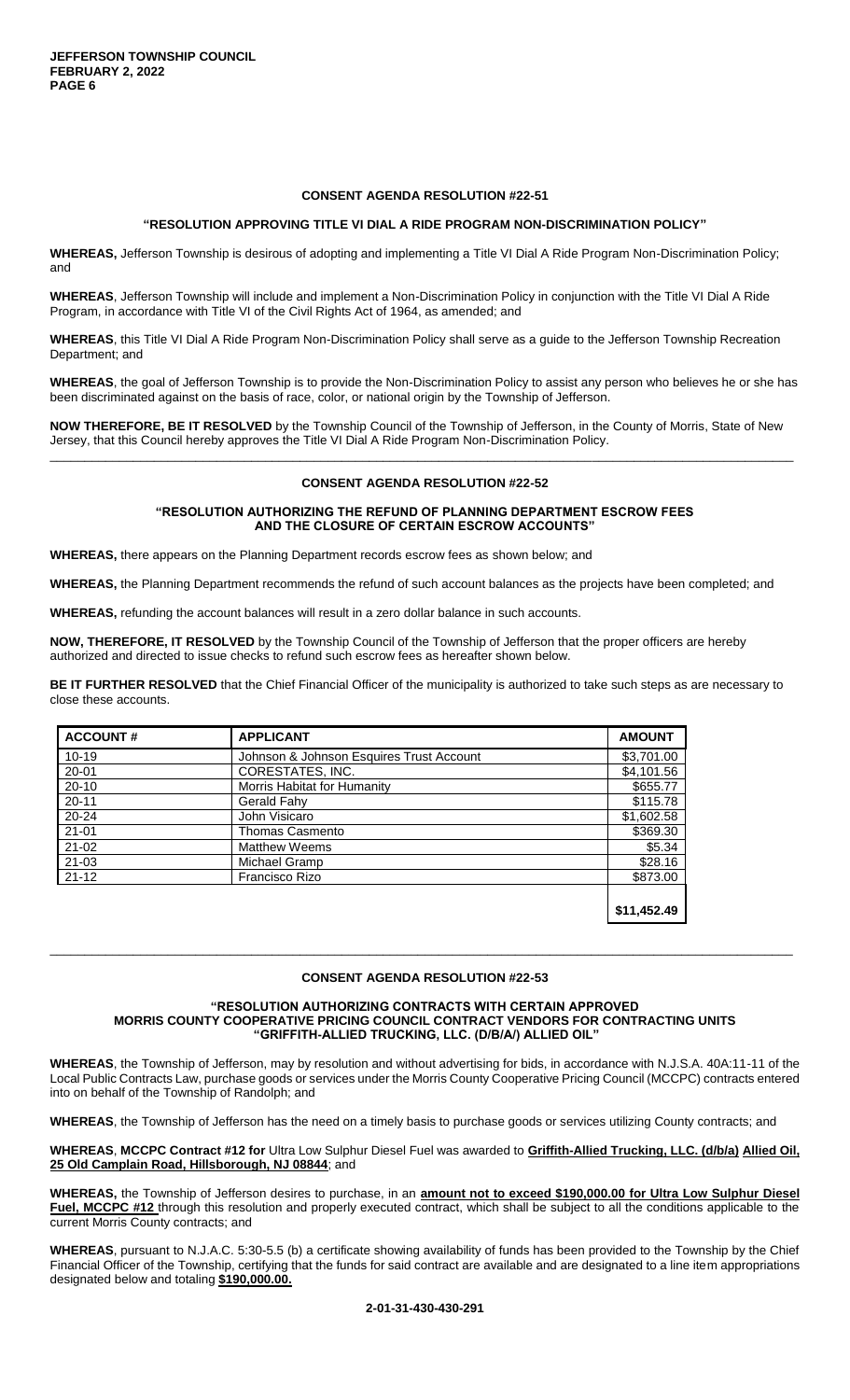**NOW, THEREFORE, BE IT RESOLVED** by the Township Council of the Township of Jefferson that the Township Administrator is authorized to purchase **Ultra Low Sulphur Diesel Fuel in an amount not to exceed \$190,000.00 from Griffith-Allied Trucking, LLC. (d/b/a) Allied Oil, 25 Old Camplain Road, Hillsborough, NJ 08844.**

#### **CONSENT AGENDA RESOLUTION #22-54**

**\_\_\_\_\_\_\_\_\_\_\_\_\_\_\_\_\_\_\_\_\_\_\_\_\_\_\_\_\_\_\_\_\_\_\_\_\_\_\_\_\_\_\_\_\_\_\_\_\_\_\_\_\_\_\_\_\_\_\_\_\_\_\_\_\_\_\_\_\_\_\_\_\_\_\_\_\_\_\_\_\_\_\_\_\_\_\_\_\_\_\_\_\_\_\_\_\_\_\_\_\_\_\_\_\_\_\_**

#### **"RESOLUTION AUTHORIZING CONTRACTS WITH CERTAIN APPROVED MORRIS COUNTY COOPERATIVE PRICING COUNCIL CONTRACT VENDORS FOR CONTRACTING UNITS "GRIFFITH-ALLIED TRUCKING, LLC. (D/B/A/) ALLIED OIL"**

**WHEREAS**, the Township of Jefferson may, by resolution and without advertising for bids, in accordance with N.J.S.A. 40A:11-11 of the Local Public Contracts Law, purchase goods or services under the Morris County Cooperative Pricing Council (MCCPC) contracts entered into on behalf of the Township of Randolph; and

**WHEREAS**, the Township of Jefferson has the need on a timely basis to purchase goods or services utilizing County contracts; and

**WHEREAS**, **MCCPC Contract #1 Category A** was awarded to **Griffith-Allied Trucking, LLC. (d/b/a) Allied Oil 25 Old Camplain Road, Hillsborough, NJ 08844** for regular gasoline; and

**WHEREAS,** the Township of Jefferson desires to purchase, in an **amount not to exceed \$225,000.00 for regular gasoline, MCCPC #1-Category A** through this resolution and properly executed contract, which shall be subject to all the conditions applicable to the current Morris County contracts; and

**WHEREAS**, pursuant to N.J.A.C. 5:30-5.5 (b) a certificate showing availability of funds has been provided to the Township by the Chief Financial Officer of the Township, certifying that the funds for said contract are available and are designated to a line item appropriations designated below and totaling **\$225,000.00.**

#### **2-01-31-430-430-291**

**NOW, THEREFORE, BE IT RESOLVED** by the Township Council of the Township of Jefferson that the Township Administrator is authorized to purchase **regular gasoline in an amount not to exceed \$225,000.00 Griffith-Allied Trucking, LLC (d/b/a) Allied Oil 25 Old Camplain Road, Hillsborough, NJ 08844.** \_\_\_\_\_\_\_\_\_\_\_\_\_\_\_\_\_\_\_\_\_\_\_\_\_\_\_\_\_\_\_\_\_\_\_\_\_\_\_\_\_\_\_\_\_\_\_\_\_\_\_\_\_\_\_\_\_\_\_\_\_\_\_\_\_\_\_\_\_\_\_\_\_\_\_\_\_\_\_\_\_\_\_\_\_\_\_\_\_\_\_\_\_\_\_\_\_\_\_\_\_\_\_\_\_\_\_

#### **CONSENT AGENDA RESOLUTION #22-55**

#### **"RESOLUTION AUTHORIZING CONTRACTS WITH CERTAIN APPROVED NJ STATE & MORRIS COUNTY COOPERATIVE PRICING COUNCIL CONTRACT VENDOR FOR CONTRACTING UNITS – ATLANTIC COMMUNICATIONS"**

**WHEREAS**, the Township of Jefferson, may by resolution and without advertising for bids, in accordance with N.J.S.A. 40A:11-11 of the Local Public Contracts Law, purchase goods or services under the New Jersey State Cooperative Purchasing Program & Morris County Cooperative Pricing Council contracts entered into on behalf of the State Division of Purchase and Property in the Department of the Treasury & and the Township of Randolph; and

**WHEREAS**, the Township of Jefferson has the need on a timely basis to purchase goods or services utilizing State & County contracts; and

**WHEREAS**, the New Jersey State Cooperative Purchasing Program contracts **#T-0109, A83917, A83927, A83924, A83911, T-0106 #FLEET-00730, 17-FLEET-00749, 17-FLEET-00762** & the Morris County Cooperative Pricing Council contract #41, were awarded to **Atlantic Communications, 664 Route 15 South, Lake Hopatcong, NJ 07849** for radio communications equipment, repairs and installation and Vehicle Emergency sounds & lighting; and

**WHEREAS,** the Township of Jefferson desires to purchase, in an **amount not to exceed \$150,000.00** for radio communications equipment, repairs and installation and Vehicle Emergency sounds & lighting **which supports all police, fire and first aid agencies**  through this resolution and properly executed contract, which shall be subject to all the conditions applicable to the current New Jersey State Cooperative Purchasing Program & Morris County Cooperative Pricing Council contracts; and

**WHEREAS**, pursuant to N.J.A.C. 5:30-5.5 (b) a certificate showing availability of funds has been provided to the Township by the Chief Financial Officer of the Township, certifying that funds for said contract are available and are designated to a line item appropriations designated below and totaling \$150,000.00.

> **2-01-25-250-250-200 2-01-25-255-255-200 2-01-25-255-256-200 C-04-55-921-008-908 C-04-55-921-008-909 C-04-55-920-013-907 C-04-55-921-008-913 2022 Capital TBD**

**NOW, THEREFORE, BE IT RESOLVED** by the Township Council of the Township of Jefferson that the Township Administrator is authorized to purchase radio communications equipment, repairs and installation and Vehicle Emergency sounds & lighting **from the approved New Jersey State Cooperative Purchasing Program contracts #T-0109, A83917, A83927, A83924, A83911, T-0106 #FLEET-00730, 17-FLEET-00749, 17-FLEET-00762 & Morris County Cooperative Pricing Contract #41 in an amount not to exceed \$150,000.00 from Atlantic Communications, 664 Route 15 South, Lake Hopatcong, NJ 07849.**

\_\_\_\_\_\_\_\_\_\_\_\_\_\_\_\_\_\_\_\_\_\_\_\_\_\_\_\_\_\_\_\_\_\_\_\_\_\_\_\_\_\_\_\_\_\_\_\_\_\_\_\_\_\_\_\_\_\_\_\_\_\_\_\_\_\_\_\_\_\_\_\_\_\_\_\_\_\_\_\_\_\_\_\_\_\_\_\_\_\_\_\_\_\_\_\_\_\_\_\_\_\_\_\_\_\_\_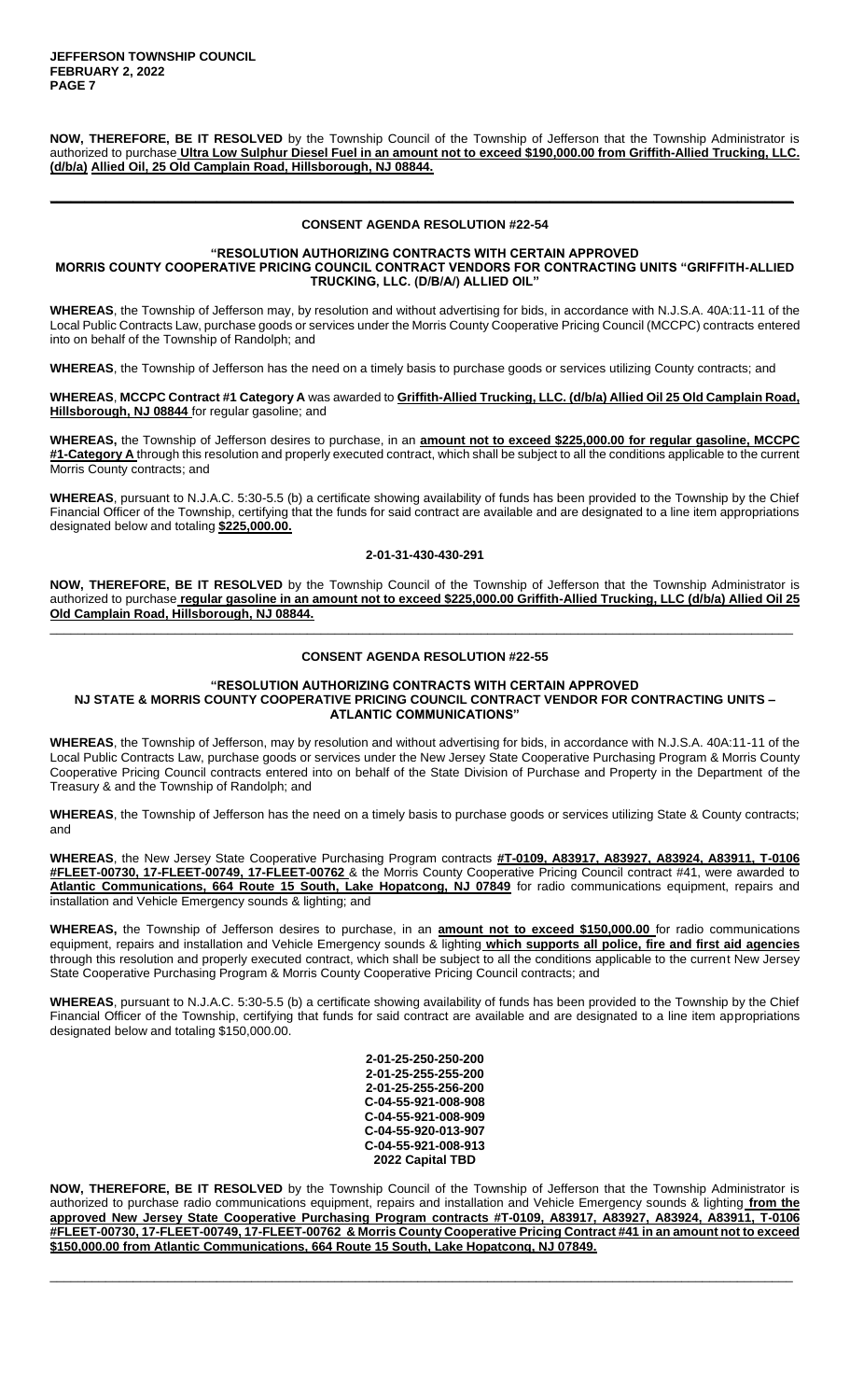#### **CONSENT AGENDA RESOLUTION #22-56**

#### **"RESOLUTION AUTHORIZING CONTRACTS WITH CERTAIN APPROVED MORRIS COUNTY COOPERATIVE PRICING COUNCIL CONTRACT VENDORS FOR CONTRACTING UNITS – "ATLANTIC SALT, INC."**

**WHEREAS**, the Township of Jefferson may, by resolution and without advertising for bids, in accordance with N.J.S.A. 40A:11-11 of the Local Public Contracts Law, purchase goods or services under the Morris County Cooperative Pricing Council (MCCPC) contracts entered into on behalf of the Township of Randolph; and

**WHEREAS**, the Township of Jefferson has the need on a timely basis to purchase goods or services utilizing County contracts; and

**WHEREAS**, **MCCPC Contract #3** was awarded to **Atlantic Salt, Inc., 134 Middle Street, Ste. 210, Lowell, MA 01852** for Bulk Rock Salt; and

**WHEREAS,** the Township of Jefferson desires to purchase, in an **amount not to exceed \$250,000.00 for Bulk Rock Salt, MCCPC Contract #3** through this resolution and properly executed contract, which shall be subject to all the conditions applicable to the current Morris County contracts; and

**WHEREAS**, pursuant to N.J.A.C. 5:30-5.5 (b) a certificate showing availability of funds has been provided to the Township by the Chief Financial Officer of the Township, certifying that the funds for said contract are available and are designated to a line item appropriations designated below and totaling **\$250,000.00.**

#### **2-01-26-260-292-270 T-15-56-860-000-846**

**NOW, THEREFORE, BE IT RESOLVED** by the Township Council of the Township of Jefferson that the Township Administrator is authorized to purchase **Bulk Rock Salt in an amount not to exceed \$250,000.00 from Atlantic Salt, Inc., 134 Middle Street, Ste. 210, Lowell, MA 01852. \_\_\_\_\_\_\_\_\_\_\_\_\_\_\_\_\_\_\_\_\_\_\_\_\_\_\_\_\_\_\_\_\_\_\_\_\_\_\_\_\_\_\_\_\_\_\_\_\_\_\_\_\_\_\_\_\_\_\_\_\_\_\_\_\_\_\_\_\_\_\_\_\_\_\_\_\_\_\_\_\_\_\_\_\_\_\_\_\_\_\_\_\_\_\_\_\_\_\_\_\_\_\_\_\_\_\_**

#### **CONSENT AGENDA RESOLUTION #22-57**

#### **"RESOLUTION AUTHORIZING CONTRACTS WITH CERTAIN APPROVED NEW JERSEY STATE AND MORRIS COUNTY PRICING COUNCIL CONTRACT VENDORS FOR CONTRACTING UNITS – "FIREFIGHTER ONE, LLC."**

**WHEREAS**, the Township of Jefferson, may by resolution and without advertising for bids in accordance N.J.S.A. 40A:11-12a and N.J.A.C.5:34-7.29 (c), purchase goods and services under the State of New Jersey Cooperative Purchasing Program and Morris County contracts entered into on behalf of the State of the Division of Purchase and Property in the Department and of the Treasury and the Morris County Cooperative Pricing Council; and

**WHEREAS**, the Township of Jefferson has the need on a timely basis to purchase goods or services utilizing State and County contracts; and

**WHEREAS,** State Contracts T-0790, T-0106, T-0969 and Morris County Cooperative Pricing Council, #6MOCCPC, Contract #40 was awarded to **Firefighter One, LLC., 34 Wilson Drive, Sparta, NJ 07871** for Fire Dex gear, Scott SCBA gear, Personal Protective Clothing, Extrication Equipment, rescue tools, Ponn hoses and Fire boat parts and repairs; and

**WHEREAS,** the Township of Jefferson desires to purchase, in an **amount not to exceed \$175,000.00** for Firefighter Equipment through this resolution and properly executed contract, which shall be subject to all the conditions applicable to the current New Jersey Cooperative Purchasing Program and Morris County contracts; and

**WHEREAS**, pursuant to N.J.A.C. 5:30-5.5 (b) a certificate showing availability of funds has been provided to the Township by the Chief Financial Officer of the Township, certifying that funds for said contract are available and are designated to a line item appropriations designated below and totaling \$175,000.00.

> **2-01-25-255-255-200 2-01-25-255-256-200 C-04-55-921-008-908 C-04-55-921-008-909 2022 Capital (TDB)**

**NOW, THEREFORE, BE IT RESOLVED** by the Township Council of the Township of Jefferson that the Township Administrator is authorized to purchase **Fire Dex gear, Scott SCBA gear, Personal Protective Clothing, Extrication Equipment, rescue tools, Ponn hoses and Fire boat parts and repairs from Firefighter One, LLC., 34 Wilson Drive, Sparta, NJ 07871**.

# \_\_\_\_\_\_\_\_\_\_\_\_\_\_\_\_\_\_\_\_\_\_\_\_\_\_\_\_\_\_\_\_\_\_\_\_\_\_\_\_\_\_\_\_\_\_\_\_\_\_\_\_\_\_\_\_\_\_\_\_\_\_\_\_\_\_\_\_\_\_\_\_\_\_\_\_\_\_\_\_\_\_\_\_\_\_\_\_\_\_\_\_\_\_\_\_\_\_\_\_\_\_\_\_\_\_\_ **CONSENT AGENDA RESOLUTION #22-58**

#### **"RESOLUTION AUTHORIZING CONTRACTS WITH CERTAIN APPROVED STATE CONTRACT VENDORS FOR CONTRACTING UNITS PURSUANT TO N.J.S.A. 40A:11-12a" "CHAS. S. WINNER, INC., DBA AS WINNER FORD"**

**WHEREAS**, the Township of Jefferson, may by resolution and without advertising for bids in accordance with N.J.S.A. 40A:11-12a and N.J.A.C.5:34-7.29 (c), purchase goods and services under the State of New Jersey Cooperative Purchasing Program for any state contracts entered into on behalf of the State of the Division of Purchase and Property in the Department of the Treasury; and

**WHEREAS**, the Township of Jefferson has the need on a timely basis to purchase goods or services utilizing State contracts; and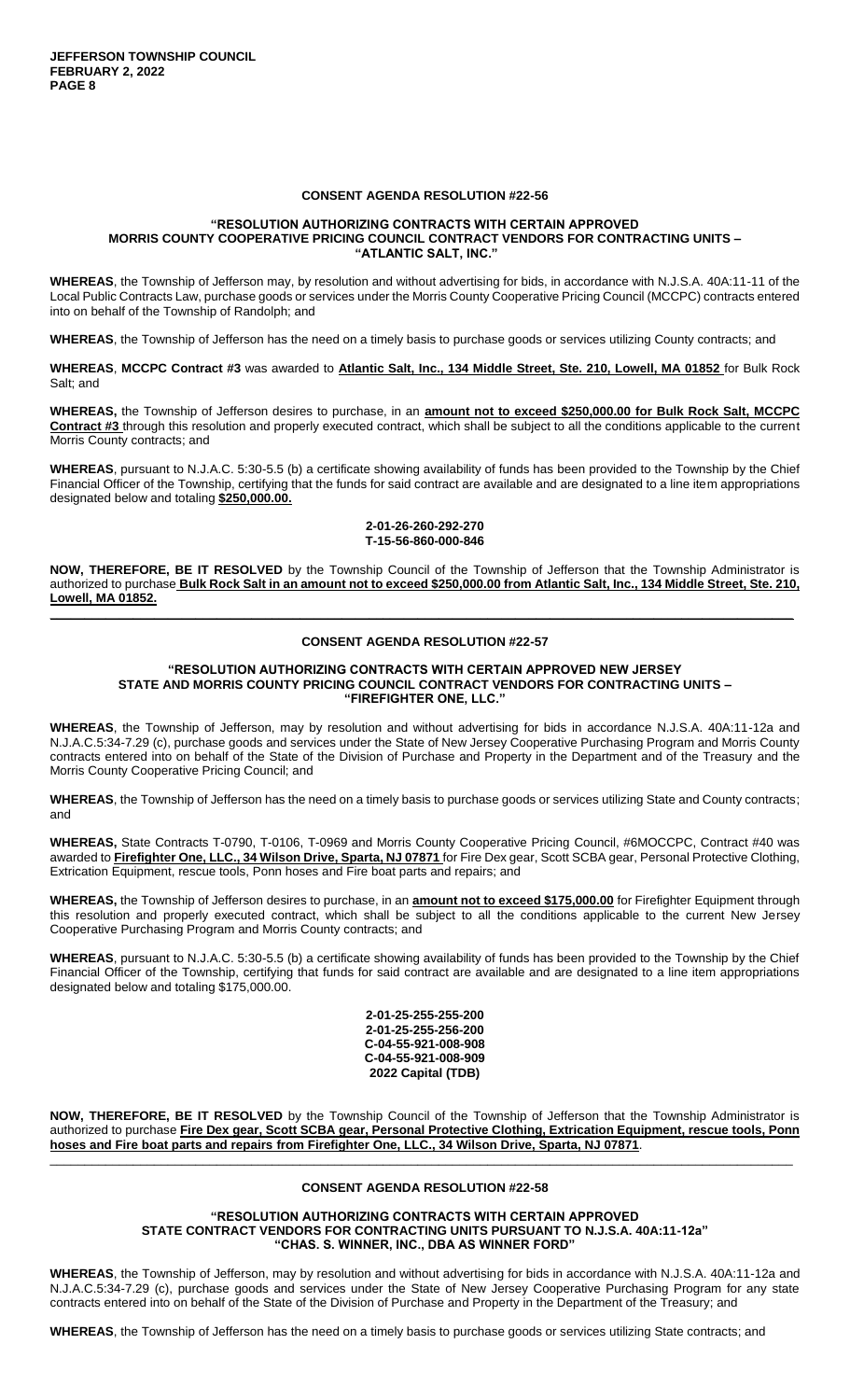**WHEREAS,** NJ State Contracts, T-2776, 20-FLEET-01189 was awarded to **Chas. S. Winner, Inc., DBA as Winner Ford, 250 Berlin Road, Cherry Hill, NJ 08034** for (4) 2022 FORD POLICE INTERCEPTOR UTILITY AWD vehicles with options & extended warranties; and

**WHEREAS,** the Township of Jefferson desires to purchase **(4) 2022 FORD POLICE INTERCEPTOR UTILITY AWD vehicles with options and extended warranties in an amount not to exceed \$141,346.40** for the Jefferson Township Police Department through this resolution and properly executed contract, which shall be subject to all the conditions applicable to the current New Jersey Cooperative Purchasing Program contracts; and

**WHEREAS**, pursuant to N.J.A.C. 5:30-5.5 (b) a certificate showing availability of funds has been provided to the Township by the Chief Financial Officer of the Township, certifying that funds for said contract are available and are designated to a line item appropriations designated below and totaling \$141,346.40

#### **2-01-25-240-240-263**

**NOW, THEREFORE, BE IT RESOLVED** by the Township Council of the Township of Jefferson that the Township Administrator is authorized to purchase **(4) 2022 FORD POLICE INTERCEPTOR UTILITY AWD vehicles with options and extended warranties in an amount not to exceed \$141,346.40 from Chas. S. Winner, Inc., DBA as Winner Ford, 250 Berlin Road, Cherry Hill, NJ 08034.**

#### **CONSENT AGENDA RESOLUTION #22-59**

**\_\_\_\_\_\_\_\_\_\_\_\_\_\_\_\_\_\_\_\_\_\_\_\_\_\_\_\_\_\_\_\_\_\_\_\_\_\_\_\_\_\_\_\_\_\_\_\_\_\_\_\_\_\_\_\_\_\_\_\_\_\_\_\_\_\_\_\_\_\_\_\_\_\_\_\_\_\_\_\_\_\_\_\_\_\_\_\_\_\_\_\_\_\_\_\_\_\_\_\_\_\_\_\_\_\_\_**

**"RESOLUTION AUTHORIZING A PROFESSIONAL SERVICES AGREEMENT FOR ENGINEERING TO MOTT MACDONALD FOR THE WASTEWATER STUDY ASSOCIATED WITH THE HIGHLAND GRANT PROJECT"**

**WHEREAS,** the Township of Jefferson has a need for professional **Engineering services for Wastewater Study associated with the Highland Grant Project**; and

**WHEREAS,** the Township of Jefferson received a proposal from Mott MacDonald, dated March 20, 2020 for the cost to complete the Wastewater Study for the Township of Jefferson to extend sanitary sewer into two residential neighborhoods and commercial district within the Township of Jefferson; and

**WHEREAS**, **Mott MacDonald,** has completed and submitted a Business Entity Disclosure Certification which certifies that they have not made any reportable contributions to a political or candidate, committee or employee for those positions listed on the Business Entity Disclosure Certification Form in the previous one year, and that the contract will prohibit **Mott MacDonald,** from making any reportable contributions through the term of the contract; and

**WHEREAS**, the Chief Financial Officer (CFO) of the Township has determined and certified in writing that the value of the acquisition by the firm **Mott MacDonald**; and

**WHEREAS**, pursuant to N.J.A.C. 5:30-5.5 (b) a certificate showing availability of funds has been provided to the Township by the Chief Financial Officer of the Township, certifying that funds for said contract are available and are designated to a line item appropriations designated below and **totaling not to exceed \$100,000.00**.

#### **G-01-41-725-000-003**

**NOW, THEREFORE, BE IT RESOLVED,** by the Township Council of the Township of Jefferson, in the County of Morris, State of New Jersey that this professional contract is hereby authorized and approved by the Township Council. **BE IT ALSO RESOLVED:** 

| -------------------- |                                                                                                                  |
|----------------------|------------------------------------------------------------------------------------------------------------------|
| Section 1.           | The Mayor and Township Clerk are hereby authorized and directed to execute and agreement with Mott               |
|                      | MacDonald, 412 Mount Kemble Avenue, Suite G22, Morristown, New Jersey 07960 for Engineering services for         |
|                      | the Wastewater Study associated with the Highlands Grant to the Township of Jefferson as set forth in a proposal |
|                      | dated March 20, 2020 for an amount not to exceed \$100,000.00.                                                   |
|                      |                                                                                                                  |

- **Section 2.** This contract is awarded as a "Professional Service" in accordance with N.J.S.A. 40A: 11-5 (1)(a) of the Local Public Contracts Law because the contract is for a service performed by a person(s) authorized by law to practice a recognized profession that is regulated by law.
- **Section 3.** The term of the agreement shall be till the report is completed, or one year, from **January 1, 2022 through December 31, 2022**.
- **Section 4.** A notice of this action shall be printed once in the legal newspaper of the Township of Jefferson.
- **Section 5.** The resolution authorizing the award of the contract for "Professional Services" and the contract itself must be available for public inspection per the requirement of the Local Public Contract Law (N.J.S.A. 40A:11-1 et seq).

**Section 6**. The Business Entity Disclosure Certification and the Determination of Value be placed on file with the resolution. \_\_\_\_\_\_\_\_\_\_\_\_\_\_\_\_\_\_\_\_\_\_\_\_\_\_\_\_\_\_\_\_\_\_\_\_\_\_\_\_\_\_\_\_\_\_\_\_\_\_\_\_\_\_\_\_\_\_\_\_\_\_\_\_\_\_\_\_\_\_\_\_\_\_\_\_\_\_\_\_\_\_\_\_\_\_\_\_\_\_\_\_\_\_\_\_\_\_\_\_\_\_\_\_\_\_

#### **CONSENT AGENDA RESOLUTION #22-60**

#### **"RESOLUTION AUTHORIZING J. CALDWELL & ASSOCIATES, LLC TO COMPLETE THE TOWNSHIP'S 3rd ROUND AFFORDABLE HOUSING ELEMENT AND FAIR SHARE PLAN"**

WHEREAS, the Township of Jefferson has a need to complete the 3<sup>rd</sup> Round Affordable Housing Element and Fair Share Plan and Spending Plan in order to comply with affordable housing requirements and obtain approval for use of the Township Housing Trust Funds; and

**WHEREAS,** the Township of Jefferson received a proposal from J. Caldwell & Associates, LLC., dated November 30, 20221 for the cost to complete the 3<sup>rd</sup> Round Affordable Housing Element and Fair Share Plan, plus assistance with the Township Spending Plan, in an amount not exceed \$26,000.00; and